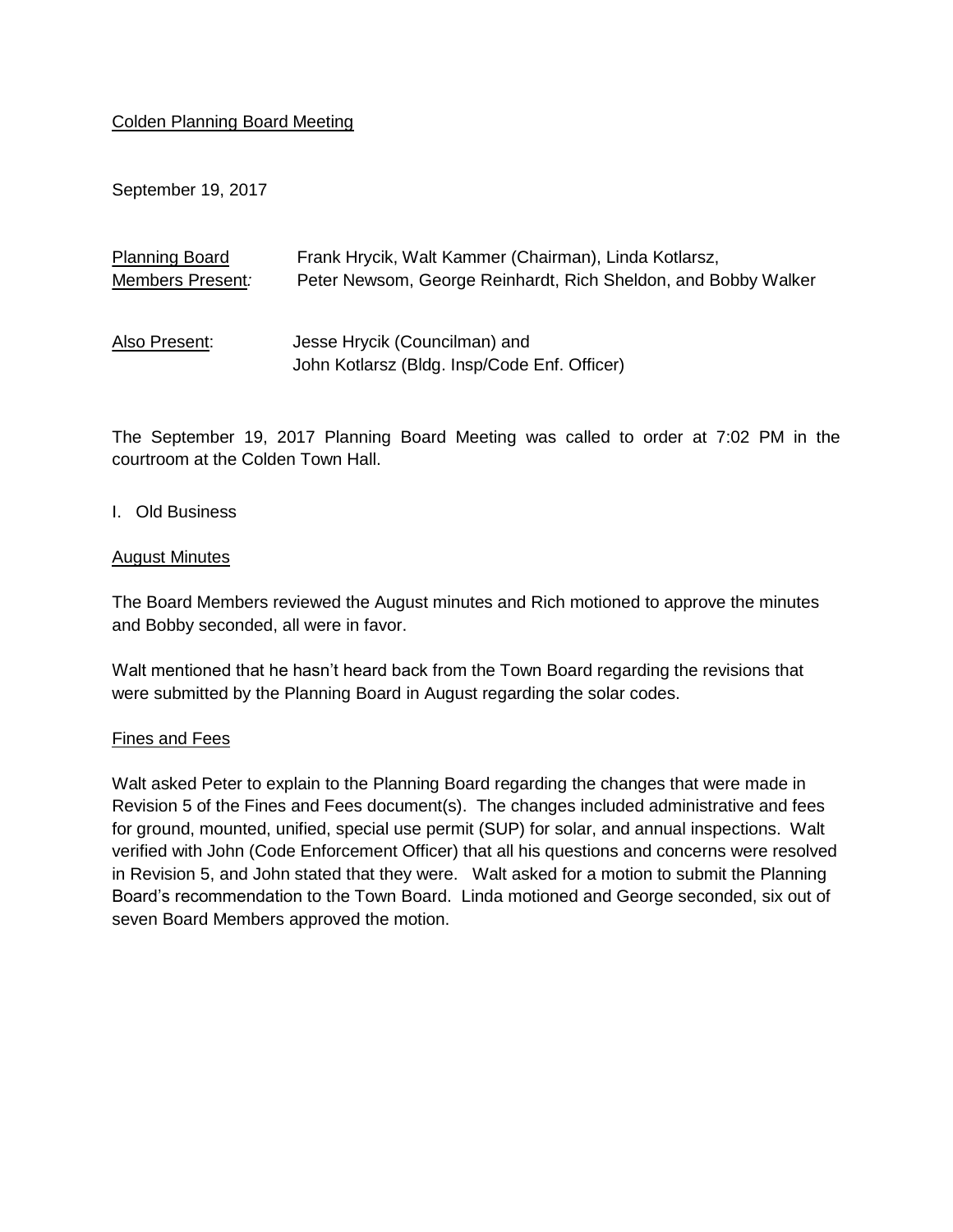# Temporary Signs

Rich requested to have the topic removed from the agenda. The Board Members took the time to review codes: 108-67 and 108-69 (A-G). After a detailed discussion everyone concurred that the codes covered all sign topics. Rich made a motion to remove the topic from the agenda and Peter seconded. All were in favor.

# Alternative Housing

Bobby volunteered to research the topic a few months back and gave his final report regarding the topic. John mentioned that all structures require a building permit regardless the size. John was going to review the topic with the Town Attorney to verify the procedure for a structure built on a trailer.

Bobby also mentioned that he's waiting to hear back from companies that specialize in building tree houses.

# Code Enforcement

Walt asked John to provide dates when he's available to meet for the Code Enforcement Training. Walt asked for a motion to visit this topic when necessary. Rich made a motion and Linda seconded. All were in favor.

# Code 108-Various

The Planning Board discussed the topic and decided that the topic will be revisited when necessary. Linda made a motion and Rich seconded. All were in favor. In the near term it will be removed from the agenda of the Planning Board.

# Dog Kennel

The Planning Board discussed the topic in detail and decided that there should be a set number for dogs allowed at a residence before applying for a kennel permit; presently that is more than 3 dogs. Discussion followed as to if the present "3" was sensible or justified for a citizen with only pets Linda suggested using the word "kennel" only for the Residents that want to Breed and Board dogs, or which have some similar commercial aspect to their purpose(s) when needing a kennel permit. Jesse stated that the Town Board was waiting for the code book to be updated before making individual code changes. Walt mentioned that the word "kennel" should be defined in the code glossary, and will verify with the Town Attorney during the next meeting with him. Walt will take the last kennel draft revision and will submit to the Planning Board Members after consultation with Town Attorney during the next meeting with him.